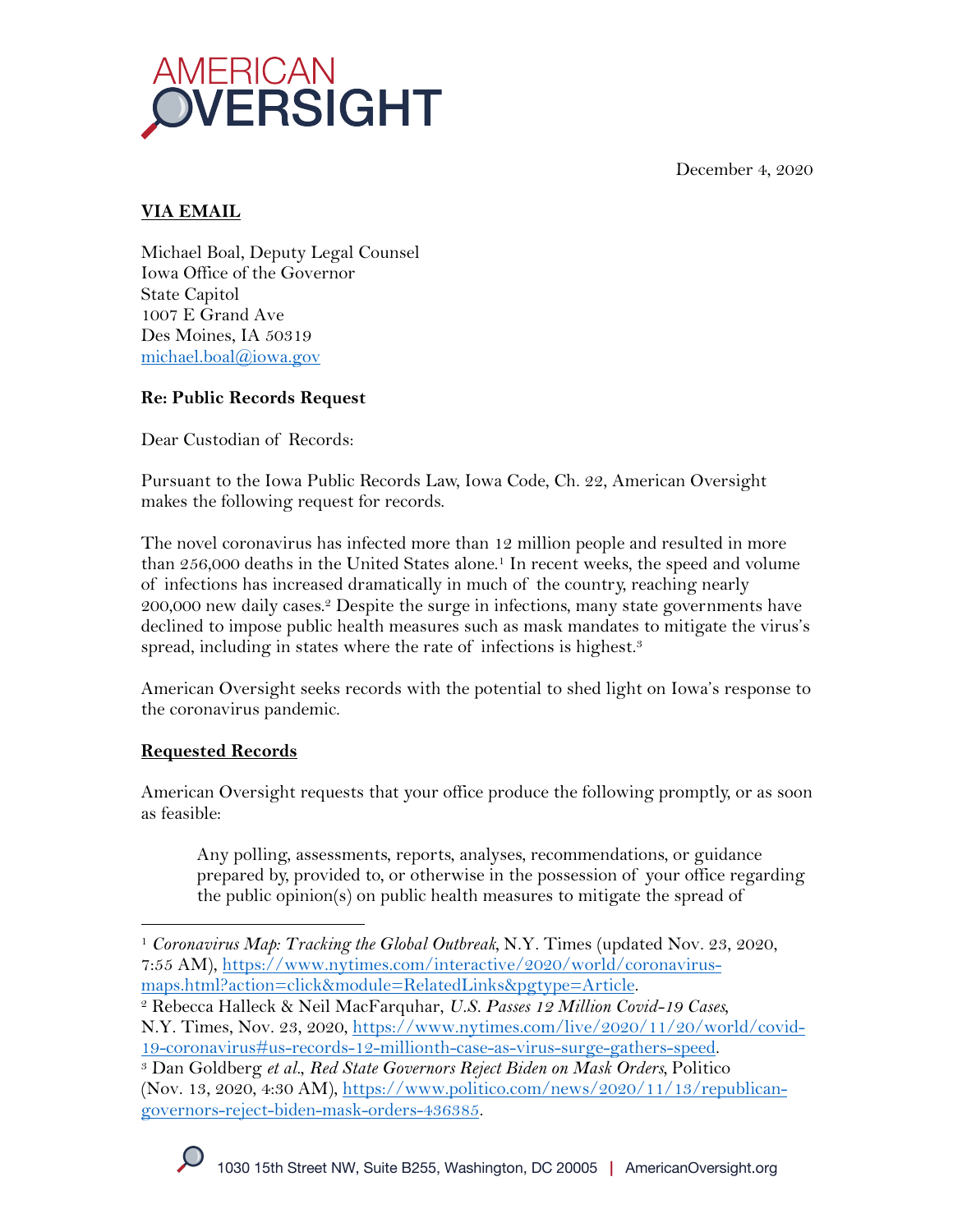coronavirus, including but not limited to lockdowns, business closures, capacity or venue restrictions, curfews, mask mandates, travel restrictions, or other similar measures.

Please provide all responsive records from July 1, 2020, through the date the search is conducted.

Please notify American Oversight of any anticipated fees or costs in excess of \$100 prior to incurring such costs or fee.

### **Guidance Regarding the Search & Processing of Requested Records**

In connection with its request for records, American Oversight provides the following guidance regarding the scope of the records sought and the search and processing of records:

- § In conducting your search, please understand the terms "record," in its broadest sense, to include any written, typed, recorded, graphic, printed, or audio material of any kind, and search all locations and systems likely to have responsive records, regardless of format, medium, or physical characteristics.
- Our request for records includes any attachments to those records or other materials enclosed with those records when they were previously transmitted. To the extent that an email is responsive to our request, our request includes all prior messages sent or received in that email chain, as well as any attachments to the email.
- § Please search all relevant records or systems containing records regarding agency business. Do not exclude records regarding agency business contained in files, email accounts, or devices in the personal custody of your officials, such as personal email accounts or text messages. Records of official business conducted using unofficial systems or stored outside of official files are subject to the Public Records Act. 4
- In the event some portions of the requested records are properly exempt from disclosure, please disclose any reasonably segregable non-exempt portions of the requested records. If a request is denied in whole, please state specifically why it is not reasonable to segregate portions of the record for release.
- Please take appropriate steps to ensure that records responsive to this request are not deleted by the agency before the completion of processing for this request. If records potentially responsive to this request are likely to be located on systems where they are subject to potential deletion, including on a scheduled

<sup>4</sup> *See Linder v. Eckard*, 152 N.W.2d 833, 835 (Iowa 1967) ("It is the nature and purpose of the document, not the place where it is kept, which determines its status" as a public record).